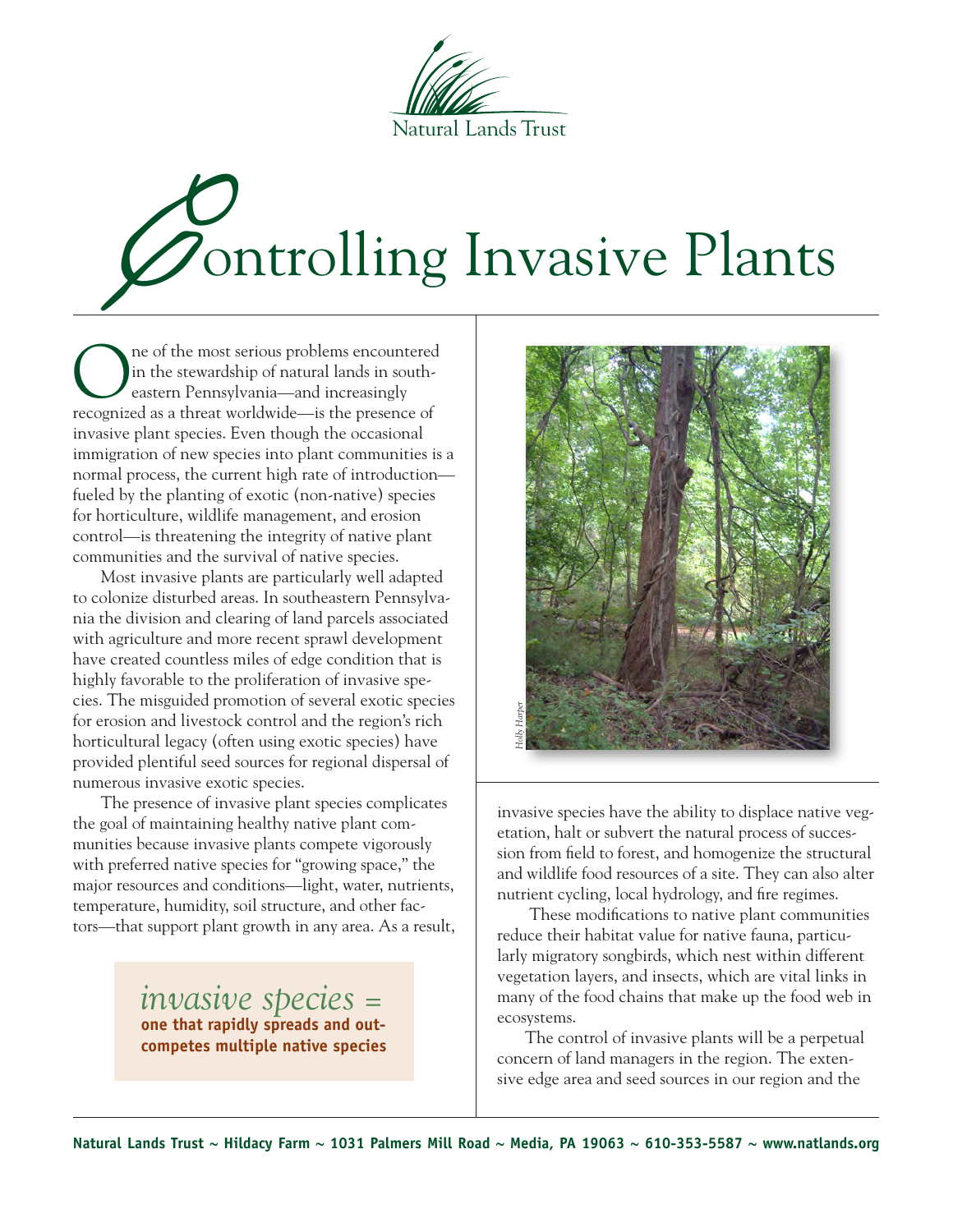# **The most problematic** *invasive species* **at this time**

**Oriental bittersweet** *(Celastrus orbiculatus)*: A woody vine that aggressively grows along forest edges or in open meadows. Its seeds are dispersed by birds



and human collectors (the bright orange seed capsules are used for fall decorations). By growing into the tree canopy, the vine shades the leaves of the host tree and increases wind resistance and snow and ice



**David Steckel** *David Steckel*

> **Japanese stiltgrass** *(Microstegium vimineum)*: A warmseason grass dispersed by deer and human walkers that quickly spreads to the detriment of native herbs and tree and shrub seedlings.

### **Multiflora rose**

*(Rosa multiflora)*: An upright shrub that was promoted as a "living fence," its proponents failed to understand its ability to spread rapidly via bird droppings.





accumulation, making it vulnerable to windthrow. **Autumn-olive** *(Elaeagnus umbellata)*: Once promoted as a wildlife food along with its relative, Russianolive *(E. angustifolia)*, this shrub can rapidly invade abandoned fields and open canopy forests to the exclusion of all other plants.

> **Norway maple** *(Acer platanoides)*: A shadetolerant tree that is invading many forests throughout the region. Once established, its dense shade prevents virtually all plants from growing around it.





**Japanese honeysuckle** *(Lonicera japonica)*: A perennial vine initially used for erosion control, its greatest impact is on forest tree seedlings and shrubs.

**A more complete list of the invasive plants that have the most severe impacts on natural lands in the region can be found in Natural Lands Trust's** *Stewardship Handbook for Natural Areas in Southeastern Pennsylvania* **(www.natlands.org/handbook) under "Invasive Vegetation Management". Photos and detailed descriptions of individual plants are available at www.nps.gov/ plants/alien/index and from other sources listed in the** *Handbook* **under "Additional Information Sources".**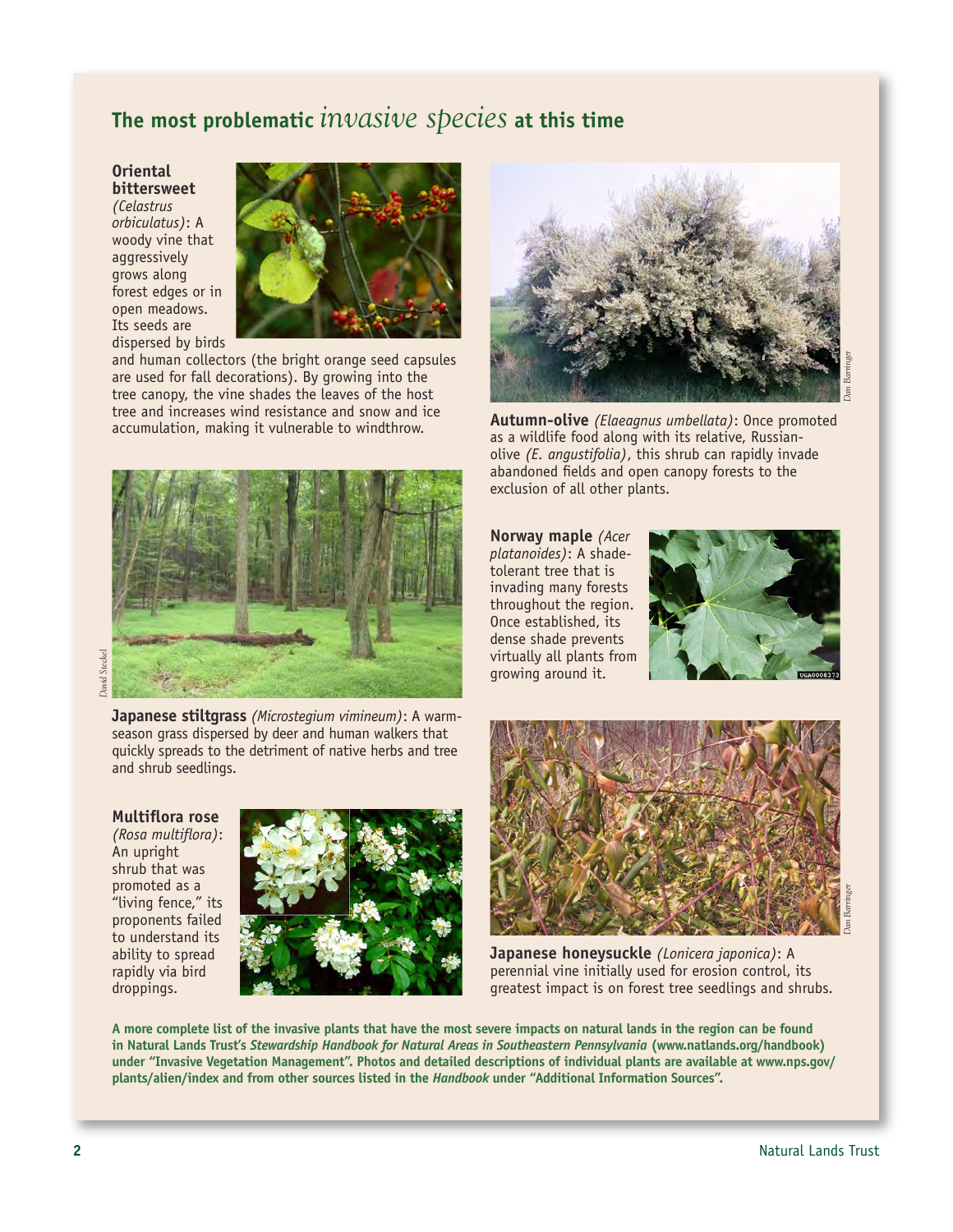prolific nature of these plants guarantee that *even with complete eradication on a given property, invasive species can quickly reestablish themselves as a serious stewardship problem if not monitored and addressed on a regular basis*. A strategy for coexisting with these plants is needed—one that will minimize their effects on the aesthetics and ecological stability of a property, with a minimum of management effort.

### **MANAGEMENT STRATEGY**

In natural lands management, the most efficient and effective strategy usually results from basing stewardship goals and strategies on a thorough understanding of the environmental forces in the area and adopting only those goals and strategies that work with, and not against, these forces. This is especially true in developing a strategy for minimizing the impact of invasive plants. Any attempt to alter the vegetation of a site will succeed or fail according to its effects on the available "growing space." Given that growing space in any area is finite, successful management will result from those practices that make more growing space available to desirable species (native members of natural communities) and less to undesirable species (introduced invasive plants).

Often the most difficult step in controlling invasive species is deciding what to do first. Creating a "plan of attack" is critical in order to make the most efficient and effective use of limited stewardship resources. Although it may seem logical to address the most severely degraded areas first, this is not always the best use of resources. The following two rules can help focus management efforts.

The first rule is that, in general, the future rate of forest degradation is inversely proportional to the current level of degradation. When a tree within a healthy forest is toppled by invasive vines or a gap is colonized by an invasive tree, the resulting loss of growing space can have a major impact on the entire forest stand, by providing a seed source for the rapid spread of invasive species from that point. On the other hand, the loss of a single tree in a heavily degraded, open-canopy area creates relatively little change in the total amount of growing space in the stand that is controlled by invasive species.

The second rule is that management efforts should be focused on restoring that part of the plant community that controls the most growing space. In a forest community the canopy trees take up the majority of the growing space. Once the canopy is free of invasive species, the manager can proceed to the next layer until the ground level is reached.

Based on these rules, the focus of initial restoration efforts should be to halt the degradation of the canopy layer in the healthiest areas, moving then to the moderately invaded areas, and so on to the most degraded areas. Those areas that are severely invaded should, for now, be left for "dead." Since they essentially cannot degrade any further, their restoration (which will usually require significant resources, including heavy equipment and years of high maintenance) is best left until the healthier, less affected sites are stabilized. This approach is also healthier, psychologically, for the people involved in restoration. Spending the initial phase of a project stabilizing the majority of a site is more rewarding than struggling through a small, highly degraded section.

Two points should be noted while planning an invasive species control program. First, invasive plant removal must be done properly or it can have catastrophic impacts to the health of natural lands and its wildlife. Removing trees such as Norway maple and groundcovers such as English ivy opens up the canopy and scarifies the soil, conditions that are ideal for the rapid establishment from seed of opportunistic species, a category that includes most invasive plants. Remov-

# *Two rules* **of invasive plant management**

- *1.* **In general, the future rate of forest degradation is inversely proportional to the current level of degradation.**
- *2.* **Management efforts should be focused on restoring that part of the plant community that controls the most growing space.**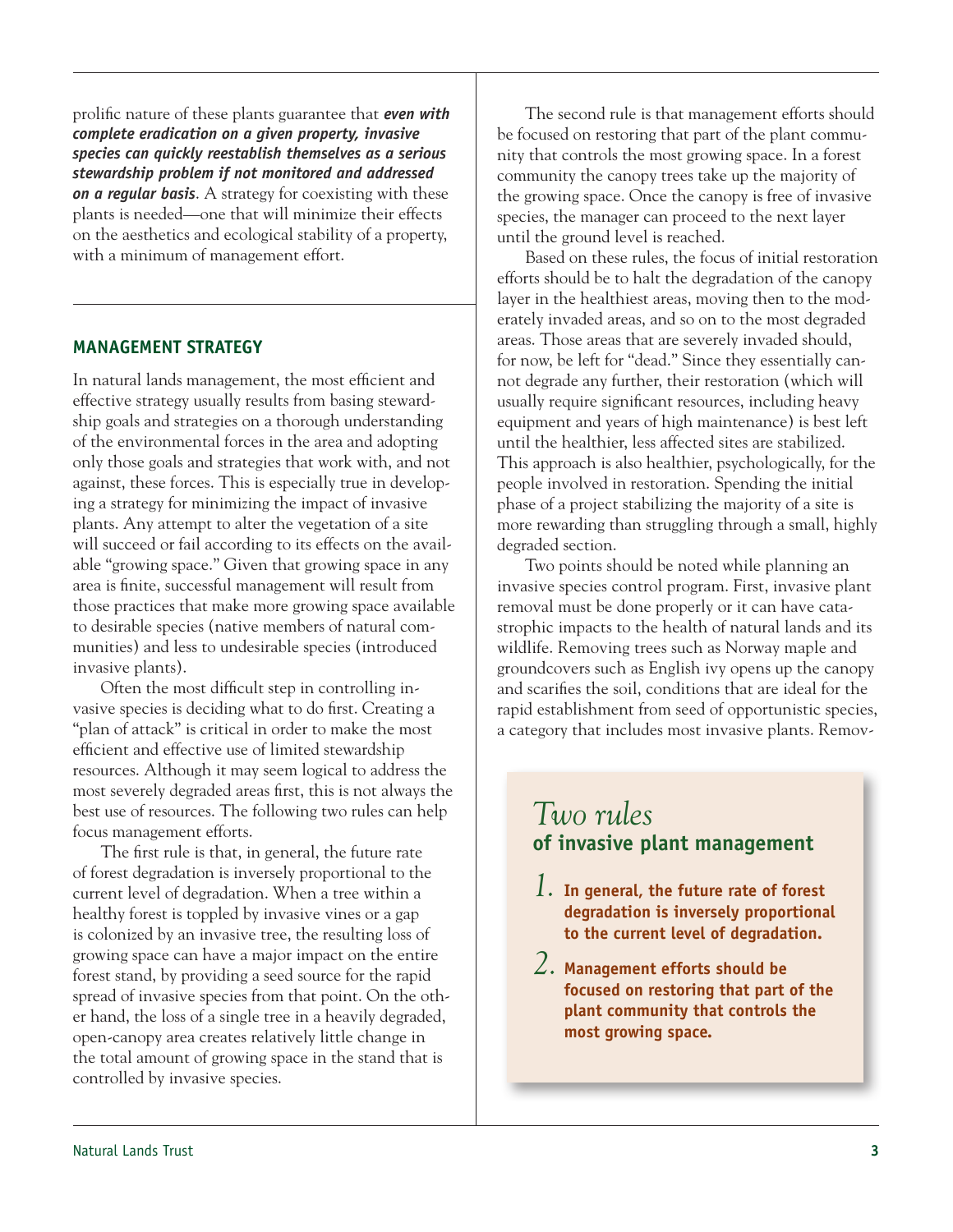ing understory shrubs such as exotic shrub honeysuckles, privets, or linden viburnum can transform a forest stand that was a haven for migratory and resident birds and other animals to one devoid of understory cover and thus no longer a viable refuge (from predators), feeding, or breeding habitat for many species. Removal without replacement has numerous subtle effects but some effects can be dramatic, such as a striking decline in birds that were once common. In general, the restoration of a degraded community, particularly forest, should be done in a manner that removes only a small fraction (less than 10%) of the total biomass of any vegetation layer (canopy, subcanopy, shrub, ground) leaving wildlife plenty of space to find refuge and time to adjust to changing cover and food conditions. If the amount of invasive material is light and widely scattered throughout a forested area, the entire forest can be treated at the same time. However, if the shrub layer, for example, is heavily dominated by invasives it is best to treat the area over several years, waiting for existing native shrubs to fill in the available growing space or planting new ones. Invasive vines are the exception to this rule, because they grow on and not in place of native species and can weaken, kill, or topple trees. All invasive vines should be treated as soon as possible.

Replacement planting should be undertaken in the same year as invasive species removal. This will provide the native species with an edge in recapturing the growing space made available by weeding out invasive species. (It should be emphasized that successfully establishing native species after treating invasives will hinge on proper deer management—either restricting access to the plantings or establishing and maintaining the appropriate deer density.) Any site where plants to be removed comprise more than 25% of the cover within their forest layer (canopy, subcanopy, tall shrub and sapling, ground) will probably require planting to augment any natural regeneration. Removal should be undertaken at times of year when direct disturbance of wildlife is minimal, preferably late fall or winter. Replacement plantings should precede the onset of the spring breeding season because many birds return to the same sites year after year to reestablish territories and renest. To insure their survival and to maintain ecosystem integrity, replacement plants must be of native tree, shrub, or herbaceous species carefully selected to be appropriate to soil conditions and the community type at each individual restoration site within the natural area *(see Natural Lands Trust's* **Native Plant Materials** *publication)*.

Replanting after removing invasive plants accomplishes several objectives. It replaces vertical forest structure and bird cover where they had been provided mainly by the invasive species (e.g., where exotic shrub honeysuckles, privets, or linden viburnum are removed). Where invasive species have eliminated entire forest layers (e.g., Norway maple and English ivy, which eradicate native shrub and herbaceous layers in forests), replanting after removal restores long-lost vertical forest structure and bird cover. Where invasive plants are removed from streambanks or floodplains (especially Japanese knotweed) or from steep slopes, replanting renews protection against soil erosion. In all cases, the planted native species restore lost components of the indigenous food web; invasive species' leaves and stems are little utilized as food by native wildlife, which is one of the reasons they succeed so well here.

It must be emphasized, however, that planting should be viewed as only one component of forest restoration where invasive species are removed. The goal of maintaining natural lands as a set of natural communities dominated by native species will be met only by reducing the deer population to a level that allows natural regeneration from seed produced by native species already growing on the natural lands. Once natural regeneration is restored, a healthy crop of seedlings and saplings of native species will be poised to assume the growing space vacated by the natural decline and mortality of native species or the deliberate removal of invasive species.

The second point is that any invasive species management program must be undertaken in concert with a serious effort to restore "natural" low deer density if deer are overabundant, that is, if ecosystem degradation by deer overbrowsing is evident. Without sufficient native regeneration, any long-term effort to restore native plant communities will be futile. If the deer density is not restored and maintained at a low enough level, perpetual reliance on planting will be a severe drain on stewardship resources and will require permanent, extensive use of unsightly measures (fencing, tree shelters) to protect plantings from deer browsing.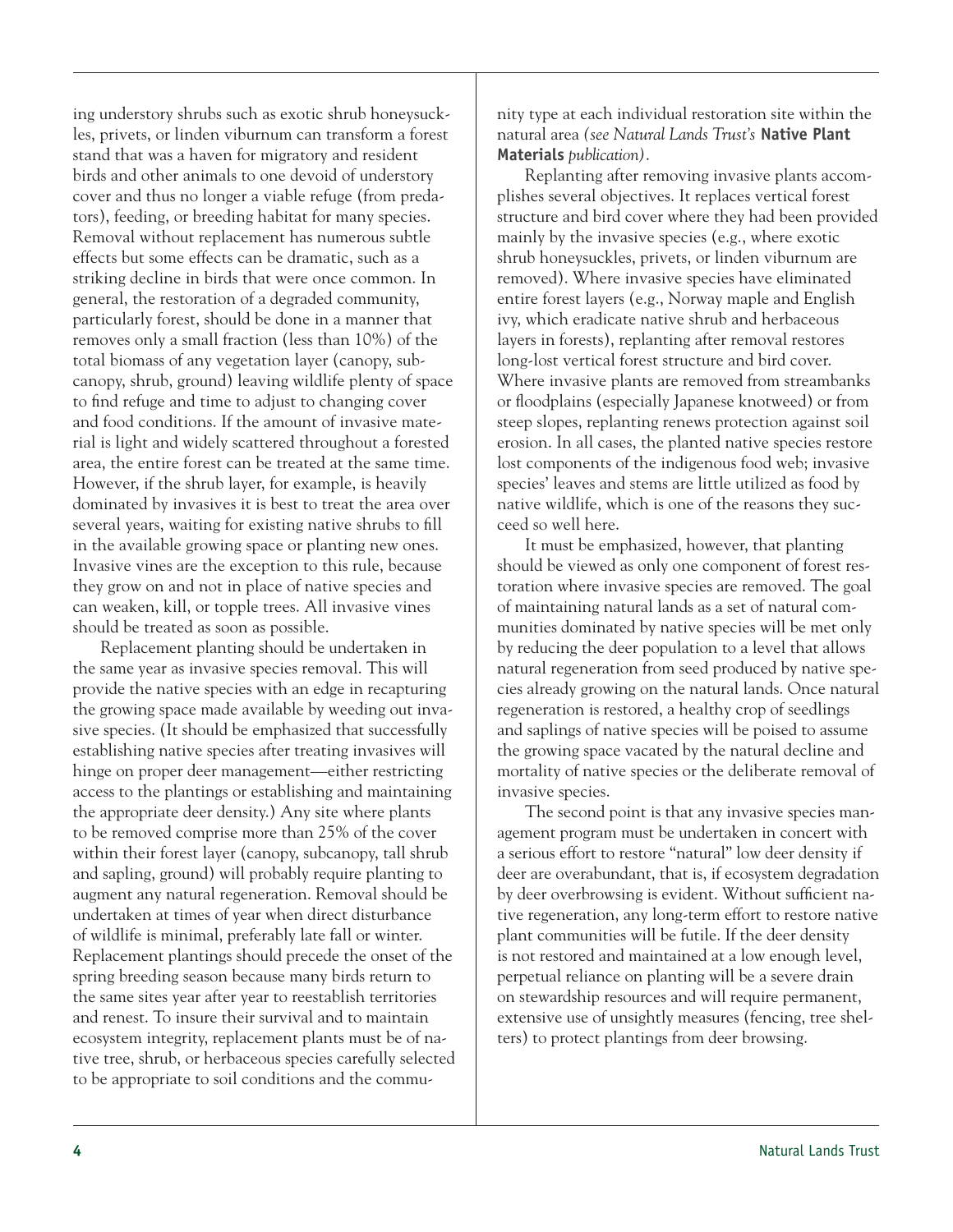### **MANAGEMENT OPTIONS**

There are many management options for controlling invasive vegetation. These include physical removal, cutting, planting, herbicides, and fire. Usually, the control of invasives on any given site requires a combination of two or more methods. The most effective mixture and timing will be unique to each site. What is common to all sites is the fact that the prolific nature of invasive plants mandates periodic monitoring and control to prevent a major disruption to the aesthetics, native biodiversity, and ecosystem function of the affected site.

### **Physical Removal**

The most effective practice is the selective removal of invasive species without disturbing the surrounding native vegetation. The invasive plant is denied growing space and the surrounding desirable (native) vegetation is well-positioned to occupy the vacated growing space. This approach is preferable wherever possible, although it may be limited as a practical alternative by the availability of workers and equipment relative to the size, quantity, and type of invasive species present.

Relatively small quantities of invasives can be effectively removed through manual pulling, digging with hand tools (shovel or spade), or pulling with a heavy-duty truck or tractor. One specialized hand tool that works well on small single-stemmed plants



**An efficient method for removing unwanted shrubs or small trees involves replacing the loader bucket on a tractor with a Brush Brute to impale the base of the plant and then lift it out of the ground. When using this methoc, care must be taken to minimize soil disturbance.**

is called by one manufacturer a Weed Wrench. It is designed to clamp to the base of a tree or shrub and lever the entire plant out of the ground. A tractormounted front-end loader is ideal for removing larger trees or shrubs by several methods. One method entails elevating the lower branches with the bucket while a chain (a logging slip chain is best) is attached to the base of the plant and then, by raising the bucket, the plant can be removed from the ground. A second, easier tractor method is to use a single fork attachment on the front-end loader to pop the shrub out by positioning the fork under the crown (the swollen area from which the roots and stem emerge) and raising the bucket. The third, and most efficient, method requires replacing the loader bucket with a tool called a Brush Brute—a 4–6-foot steel frame with 18-inch "teeth." With this tool the operator simply drives into the unwanted shrub or small tree until the base of the plant is impaled between the teeth and then lifts the entire plant out of the ground.

Regardless of which means is employed, it is generally desirable to remove as much of the root system as possible to prevent resprouting, although removal of the crown is usually sufficient to prevent rapid reestablishment of the plant. In individual cases the success of these methods depends on the thoroughness with which the plant is removed and the speed at which native vegetation can occupy newly available growing space.

It should be noted that physical removal, especially involving heavy equipment, can create soil conditions that favor the reestablishment of the species being removed or other invasives. For this reason, it is best to limit disturbance as much as possible and to be prepared to monitor the site and address any new invasive species problems promptly.

### **Cutting**

Removing some or all of the photosynthetic (foodproducing) area of an invasive plant without disturbing the surrounding vegetation is another way to redistribute the available growing space and control invasives. It is less effective, but also less labor intensive, than physical removal. Cutting the plant with a pruner, handsaw, or lightweight chainsaw reduces its aboveground growing space without disturbing surrounding vegetation. However, the entire root system and any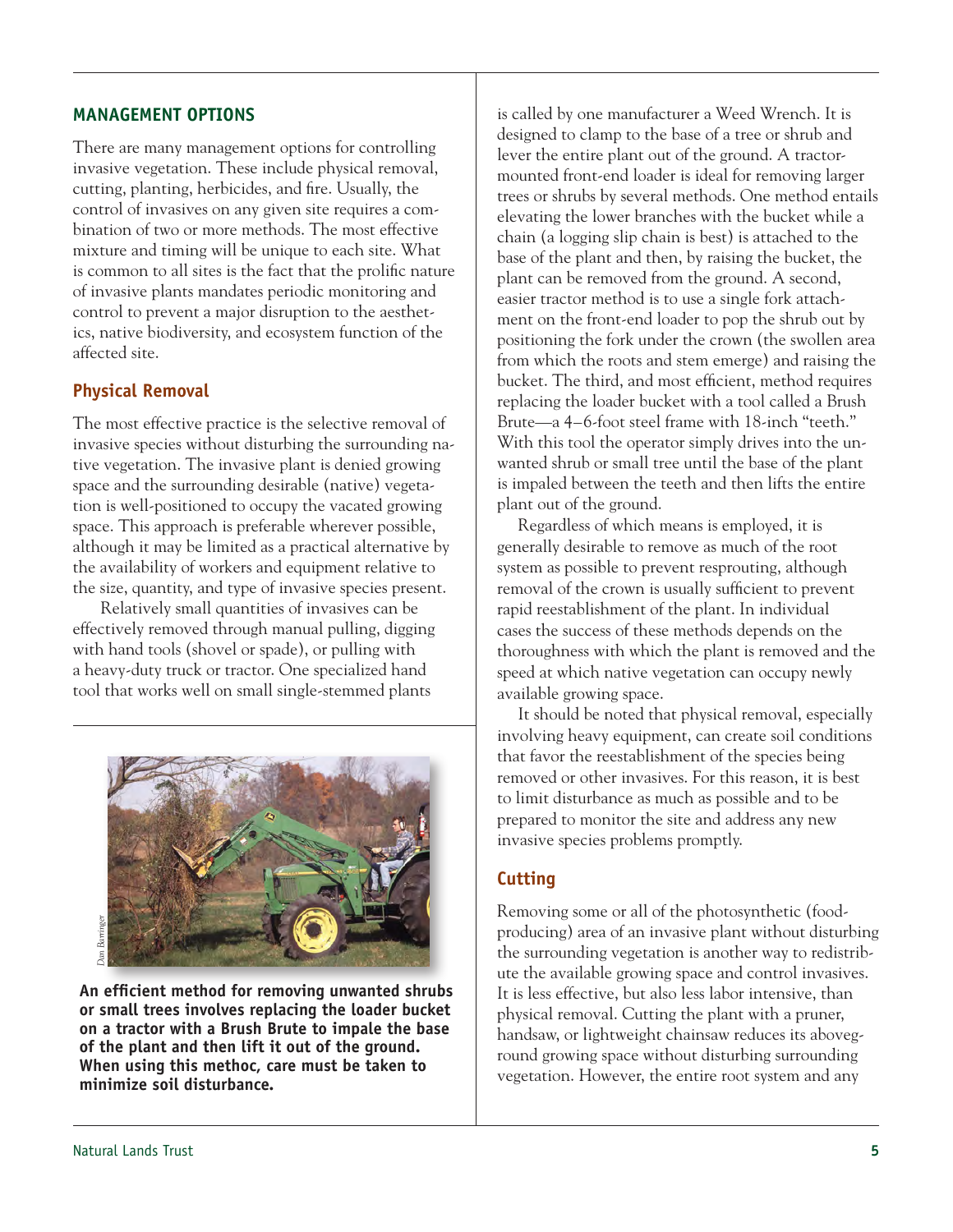

**Cutting vines low to the ground and as high as possible at edge sites or within hedgerows will maximize the delay in their movement back into the canopy.**

uncut stems can resprout and reoccupy the growing space. For this reason, it is best to cut the plant as low as possible to the ground and to add an herbicide application *(refer to* "Herbicides," *below, for further details)*.

This option is most appropriate for controlling invasive species in forested areas. In this situation, the surrounding vegetation is most often trees and their leaves are usually situated above the target plant material. Because the surrounding trees limit the sunlight needed for food production, a cut plant is forced to rely on stored root reserves to maintain the remaining parts of the plant and support new leaf growth. Although invasives are usually able to survive cutting, they may be weakened sufficiently to slow their full recovery for an extended period.

Cutting is less effective in open areas. Typically, resprouting and rapid growth allow invasives to quickly reoccupy the available growing space. The problem is alleviated only temporarily; cutting will be required again within a few years. This is particularly true at edge sites (where open fields or lawns meet forests) and hedgerows. There the vines gain the added benefit of tree support, which they can utilize to occupy greater growing space to the detriment of the host trees.

### **Mowing**

Mowing removes most of the photosynthetic material from both desirable (native) and undesirable (nonnative and invasive) plants. It effectively puts all plants on an equal basis in regards to the availability of aboveground growing space. This is, however, only a temporary situation. Because species vary greatly in their response to mowing, a mowing treatment will favor those species that can refoliate (occupy the available growing space) faster. Repeated mowings favor grass species (which grow from the base of the stem) and non-grass species that grow close enough to the ground to escape severe defoliation. Given the vigor of invasive plants, repeated treatments are usually necessary to make this method an effective control strategy.

Mowing is often the most cost-effective method to control invasives in large open areas where physical removal is beyond the manpower available. The initial treatment may require the physical removal of plants (especially multiflora rose) too large to mow, which would interfere with future mowing operations and act as a seed bank from which the species could spread. For this same reason, it is advisable to remove any obstructions, such as fallen trees or rocks, around which invasive plants can become established and spread.

In most cases it is sufficient to combine invasive species control with annual meadow mowing. Areas heavily infested with vines may require more frequent mowing for several years to weaken the invasives and encourage competitive native grass species. Meadow areas heavily affected by invasives may warrant herbicide application *(refer to* "Herbicides," *below, for further details)*, followed by planting of natives.

### **Planting**

Another option to take away growing space from invasive species is by planting native trees and shrubs to increase their density and shade out invasive plants. It is particularly important to minimize the amount of interior and exterior edge of a forest (high light areas where invasive plants thrive) by encouraging native species growth in forest gaps and rounding off sinuous or concave edges *(see plan at right)*.

In areas where invasive species are a significant component of the vegetation, it is desirable to plant trees and shrubs where invasives have been removed. Killing or removing the invasives often disturbs the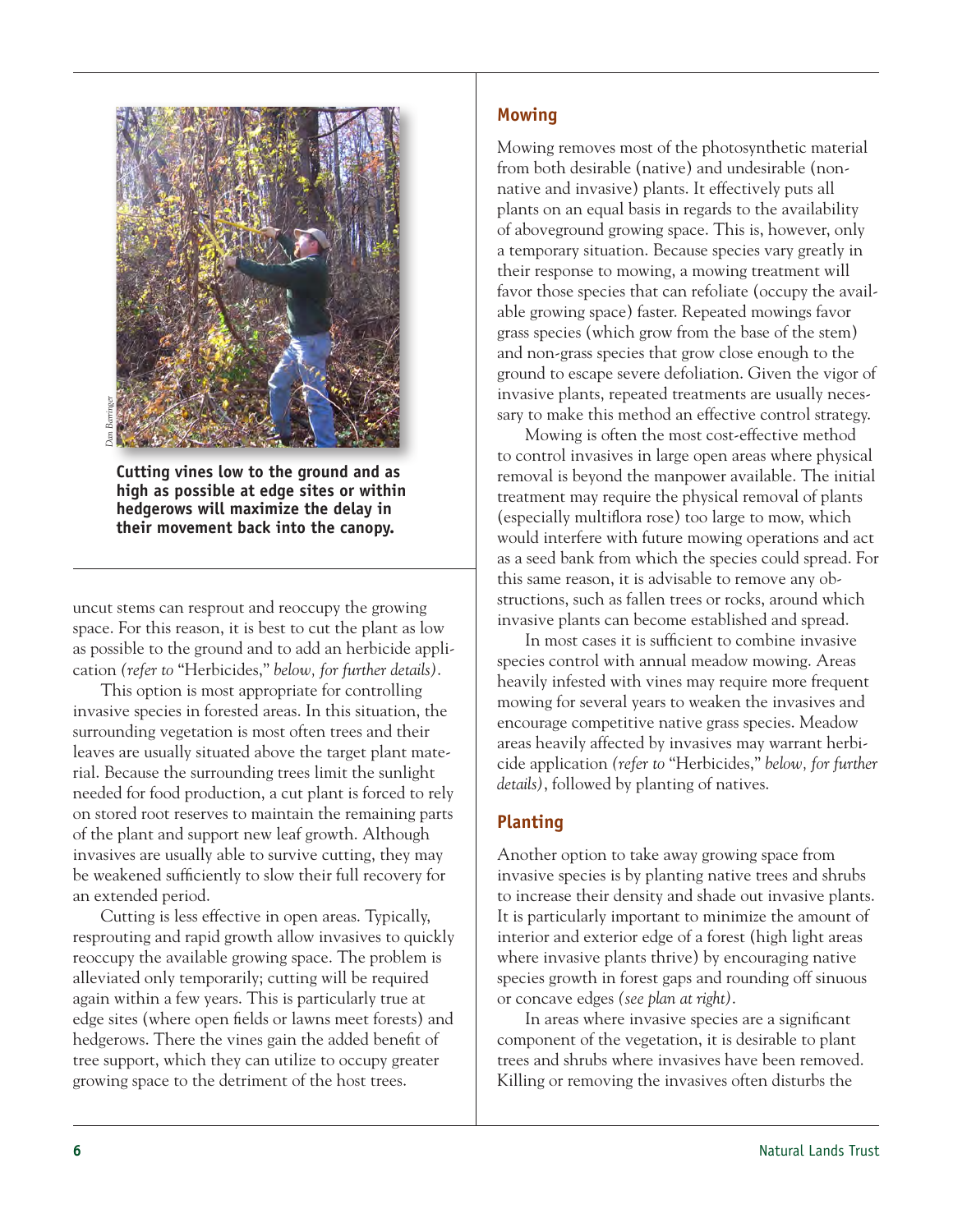soil surface, giving a strong advantage to opportunistic species as plants colonize the newly vacated growing space. Invasives will quickly reoccupy such a site unless they are suppressed by other plantings.

Planting should occur in early spring or fall to optimize plant survival. Because they must compete with invasives, only native species highly adapted to a site's conditions (particularly light and soil water availability) should be planted.

## **Herbicides**

In most cases the use of herbicides alone is not an effective long-term solution for controlling invasives. Difficulties in delivering adequate amounts to the target plants at the correct time in their growth cycle, the near-impossibility of avoiding collateral damage to native plants and other organisms, and the potential health risks to workers are all drawbacks to their use. In addition, inherent in the sole reliance on herbicides is a "once and done" attitude that is not conducive to the long-term control of invasives. Inappropriate use of herbicides can degrade soil and water resources and harm humans and wildlife, particularly amphibians and aquatic animals. Used appropriately, however, herbicides can be an important tool for land managers in certain situations. *Herbicides should be applied in natural areas only by qualified applicators trained in both the safe use of each herbicide and the identification of desirable (na-*



**While the exclusive use of herbicides is not an effective long-term solution for controlling invasives, used appropriately, they can be an important tool in certain situations.**

*tive) versus undesirable (invasive) species.* Training and licensing for herbicide application is provided by the Pennsylvania Department of Agriculture.

To safely administer herbicides to the target plant it is best to cut it back as much as possible and wait for it to resprout prior to herbicide application. To control small trees, shrubs, or vines, an herbicide with glyphosate should be applied to the fresh sprouts two weeks after cutting. Larger plants can be most effectively con-



**At Natural Lands Trust's Binky Lee Preserve we are using afforestation (planting in**